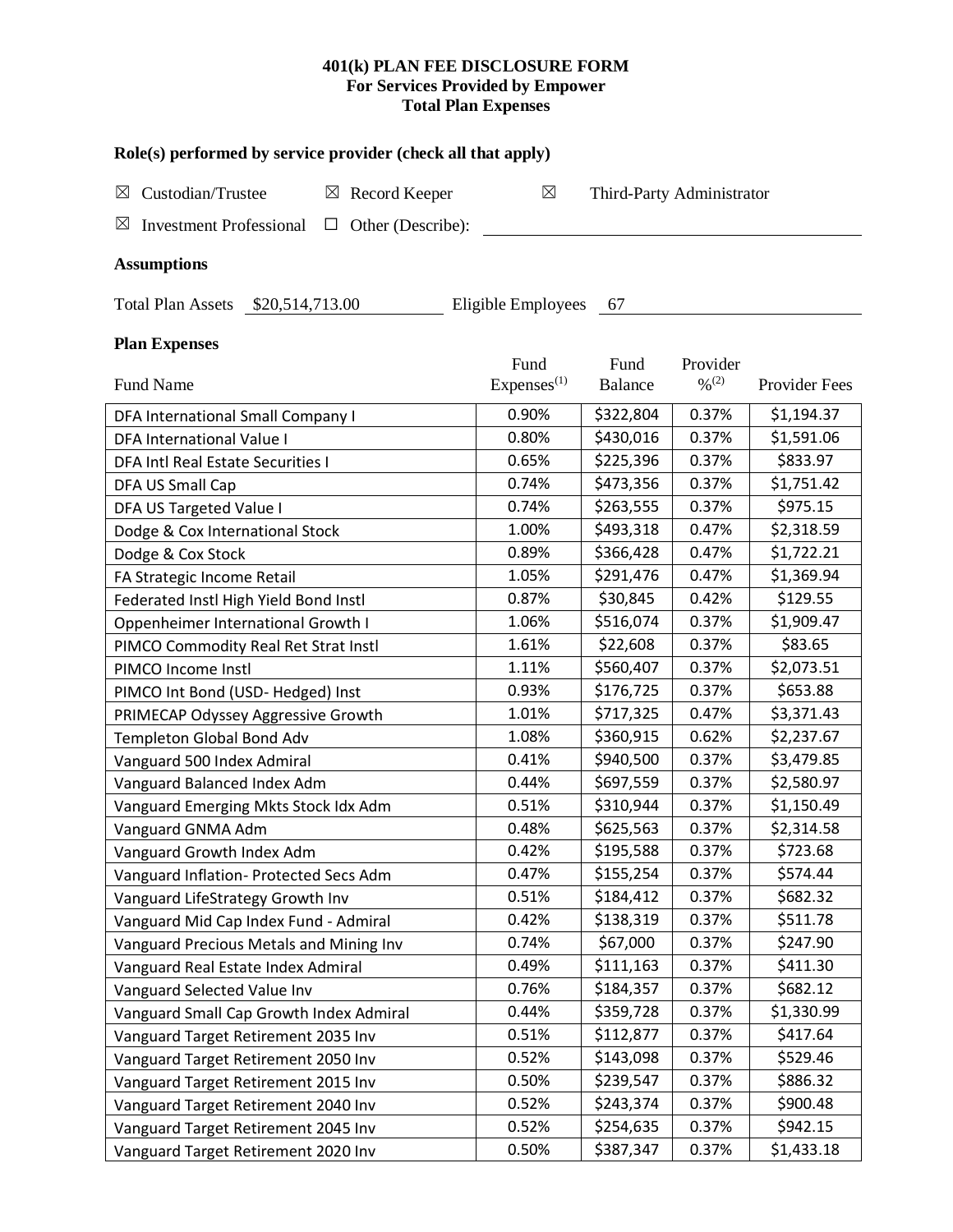| Vanguard Target Retirement Income Inv                                   | 0.50%        | \$404,723  | 0.37% | \$1,497.48  |
|-------------------------------------------------------------------------|--------------|------------|-------|-------------|
| Vanguard Target Retirement 2030 Inv                                     | 0.51%        | \$539,620  | 0.37% | \$1,996.59  |
| Vanguard Target Retirement 2025 Inv                                     | 0.51%        | \$2,044,20 | 0.37% | \$7,563.55  |
| Vanguard Total Bond Market Index Admiral                                | 0.42%        | \$206,282  | 0.37% | \$763.24    |
| Vanguard Total Intl Stock DFA International Small                       | 0.90%        | \$366,482  | 0.37% | \$1,355.98  |
| Vanguard Total Stock Mkt Idx Adm                                        | 0.41%        | \$1,251,49 | 0.37% | \$4,630.54  |
| Vanguard Wellesley Income Adm                                           | 0.52%        | \$434,901  | 0.37% | \$1,609.13  |
| Key Guaranteed Portfolio Fund                                           | 0.35%        | \$4,664,49 | 0.25% | \$11,661.23 |
| Provider fees paid from Fund Expenses                                   | \$73,093.31  |            |       |             |
| Provider fees deducted from participant accounts or paid by employer    | \$0.00       |            |       |             |
| Investment expenses (i.e., Fund Expenses not used to pay provider fees) | \$45,273.74  |            |       |             |
| Total ("all-in") plan expenses                                          | \$118,367.04 |            |       |             |

(1)Fund Expenses include the fund's expense ratio plus any "wrap" fee charged by the provider. The expense ratio is determined through an annual calculation, where a fund's operating expenses are divided by the average dollar value of its assets under management. Fund Expenses lower investor returns.

<sup>(2)</sup>Provider % includes revenue sharing paid to the provider by the investment fund or wrap fees added by the provider. These expenses lower investor returns.